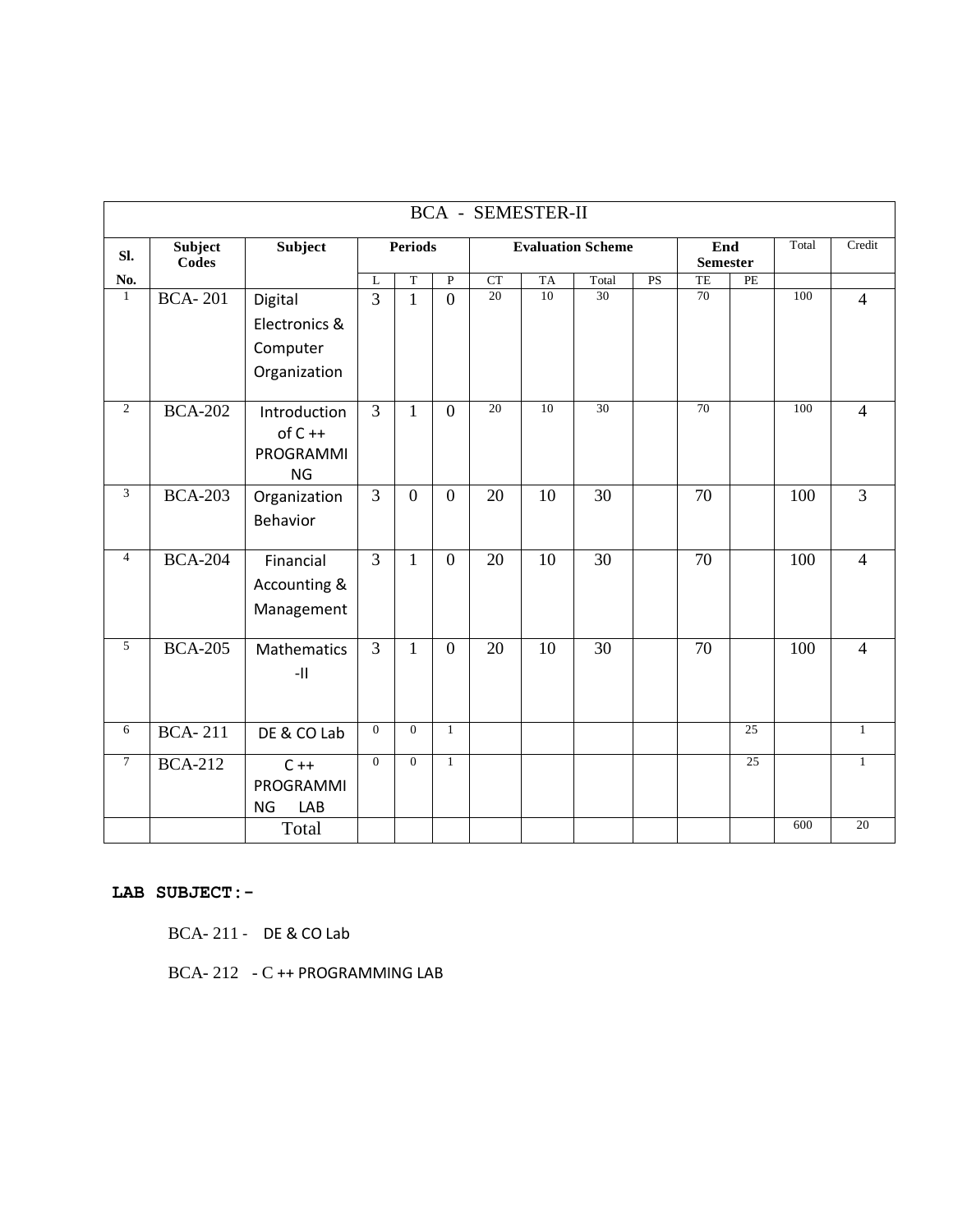| Subject: -                                     | <b>Subject Code</b> | <b>Max.marks</b> | <b>Credit</b> |
|------------------------------------------------|---------------------|------------------|---------------|
| Digital Electronics & Computer<br>Organization | $BCA-201$           | 70               |               |

### **Unit-I- Logic gates and circuit**

Gates (OR, AND, NOR, NAND, XOR & XNOR); Demogran's laws; Boolean laws, Circuit designing techniques (SOP, POS, K-Map).

### **Unit-II - Combinational Building Blocks**

Multiplexes; Decoder; Encoder; Adder and Subtracter.

### **Unit-III – Memories**

ROMs, PROMs, EPROMs, RAMs, Hard Disk, Floppy Disk and CD-ROM.

### **Unit-IV – Sequential Building Blocks**

Flip-Flop (RS, D, JK, Master-slave & & T flip-flops); Registers & Shift registers; Counters;

Synchronous and Asynchronous Designing method.

### **Unit-V - Memory Organization**

Basic cell of static and dynamic RAM; Building large memories using chips; Associative memory; Cache memory organization and Virtual memory organization.

Reference Books:-

- *1. Digital Logic and Computer design (PHI) 1998 by M.M. Mano.*
- *2. Digital Electronics (TMH) 1998 by Malvino and Leach.*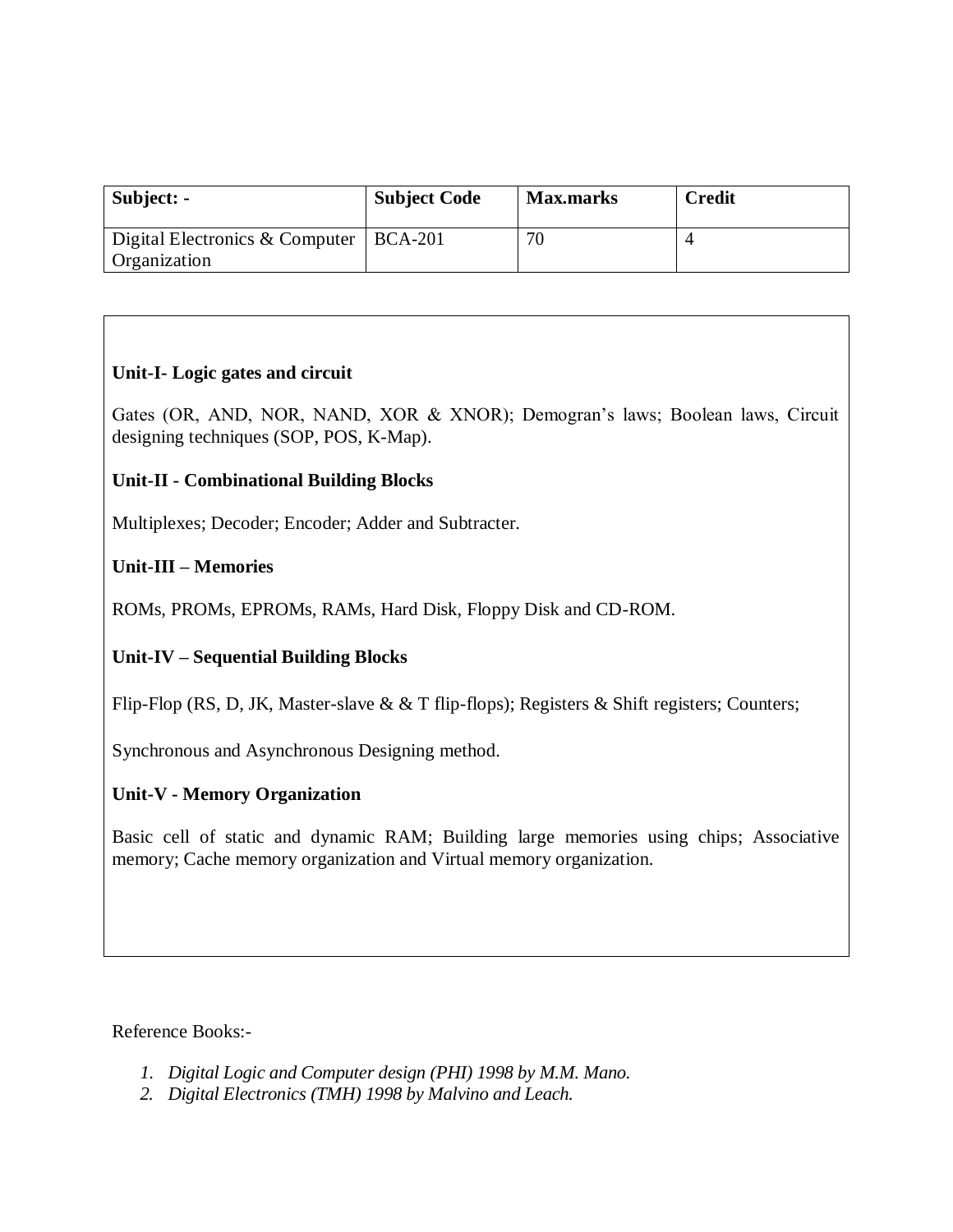#### 3. *Computer Organization and Architecture by William Stallings*.

| <b>Subject</b>                          | <b>Subject Code</b> | <b>Max.marks</b> | <b>Credit</b> |
|-----------------------------------------|---------------------|------------------|---------------|
| Introduction of $C_{++}$<br>PROGRAMMING | <b>BCA-202</b>      | 70               |               |

### **Unit-I-** Introduction to C++

What is C++, A simple C++ Program, More C++ statements, Structure of C++ Program.

Tokens, Keywords, Identifiers and Constants, C++ data types, Variables: Declaration, Dynamic initialization of variables, Reference variables, Operators in C++: Scope resolution operator, Member differencing Operators, Memory Management Operators, Manipulators, Type cast operators, Expressions and Control Structures.

### **Unit-II** - **Classes and Objects**

Introduction, Specifying a Class, Defining member Functions, C++ Program with Class, Nesting of Member functions, Private member functions, Memory Allocation for Objects, Static Data members, Static Member Functions, Arrays within a Class, Arrays of Objects, Objects as Function Arguments, Friendly Functions, Returning Objects.

### **Unit-III – Functions**

The main () function, Function Prototyping, Call by reference, Return by reference, Inline function, Function Overloading.

### **Unit-IV – Constructors, Destructors and Operator overloading**

Constructors, Parameterized Constructors, Multiple Constructors in a class, Copy constructor, Destructors. Defining Operator Overloading, Overloading Unary Operators, and Overloading Binary Operators, Type Conversions.

### **Unit-V - Inheritance and Polymorphisms**

Introduction, Defining Derived Classes, Single inheritance, Multiple inheritance, Hierarchical inheritance, Multilevel inheritance, Hybrid inheritance, Virtual Base Classes, Polymorphism, static and dynamic binding, Constructor in Derived Classes, Pointers to Derived Classes, Virtual Functions, Pure Virtual Functions.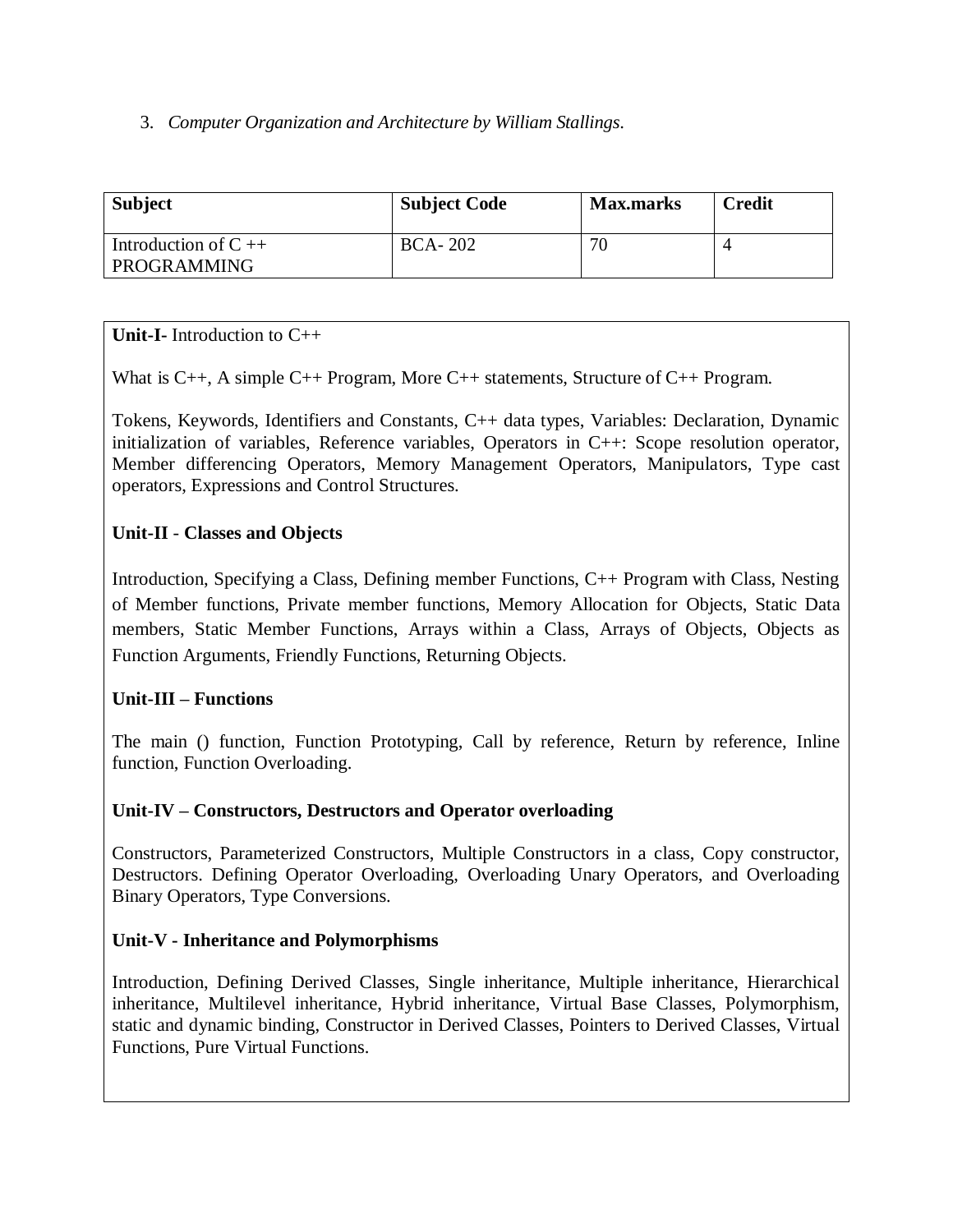Reference Books:-

*1. E. Balagurusamy - Object Oriented Programming with C++ - TMH.*

| Subject: -                   | <b>Subject Code</b> | <b>Max.marks</b> | <b>Credit</b> |
|------------------------------|---------------------|------------------|---------------|
| <b>Organization Behavior</b> | <b>BCA-203</b>      | 70               |               |

### **Unit-I- Fundamentals of Organizational Behaviour**

Nature, Scope, Definition and Goals of Organizational Behaviour; Fundamental Concepts of Organizational Behaviour; Models of Organizational Behaviour; Emerging aspects of Organizational Behaviour: Meaning Cultural Diversity, Managing the Perception Process

#### **Unit-II - Perception, Attitude, Values and Motivation**

Concept, Nature, Process, Importance, Management Behavioral aspect of Perception. Effects of employee attitudes; Personal and Organizational Values; Job Satisfaction; Nature and Importance of Motivation; Achievement Motive; Theories of Work Motivation: Maslow's Need Hierarchy Theory McGregcrs's Theory 'X' and Theory 'Y'

### **Unit-III – Personality**

Definition of Personality, Determinants of Personality; Theories of Personality- Trait and Type Theories, the Big Five Traites, Mytes-Briggs Indicator; Locus of Control, SType A and Type B Assessment of Personality

### **Unit-IV – Work Stress**

Meaning and definition of Stress, Symptoms of Stress; Sources of Stress: Individual Level, Group

Level, Organizational Level; Stressors, Extra Organizational Stressors; Effect of Stress - Burnouts;

Stress Management - Individual Strategies, Organizational Strategies; Employee Counseling.

**Unit-V - Group Behaviour and Leadership**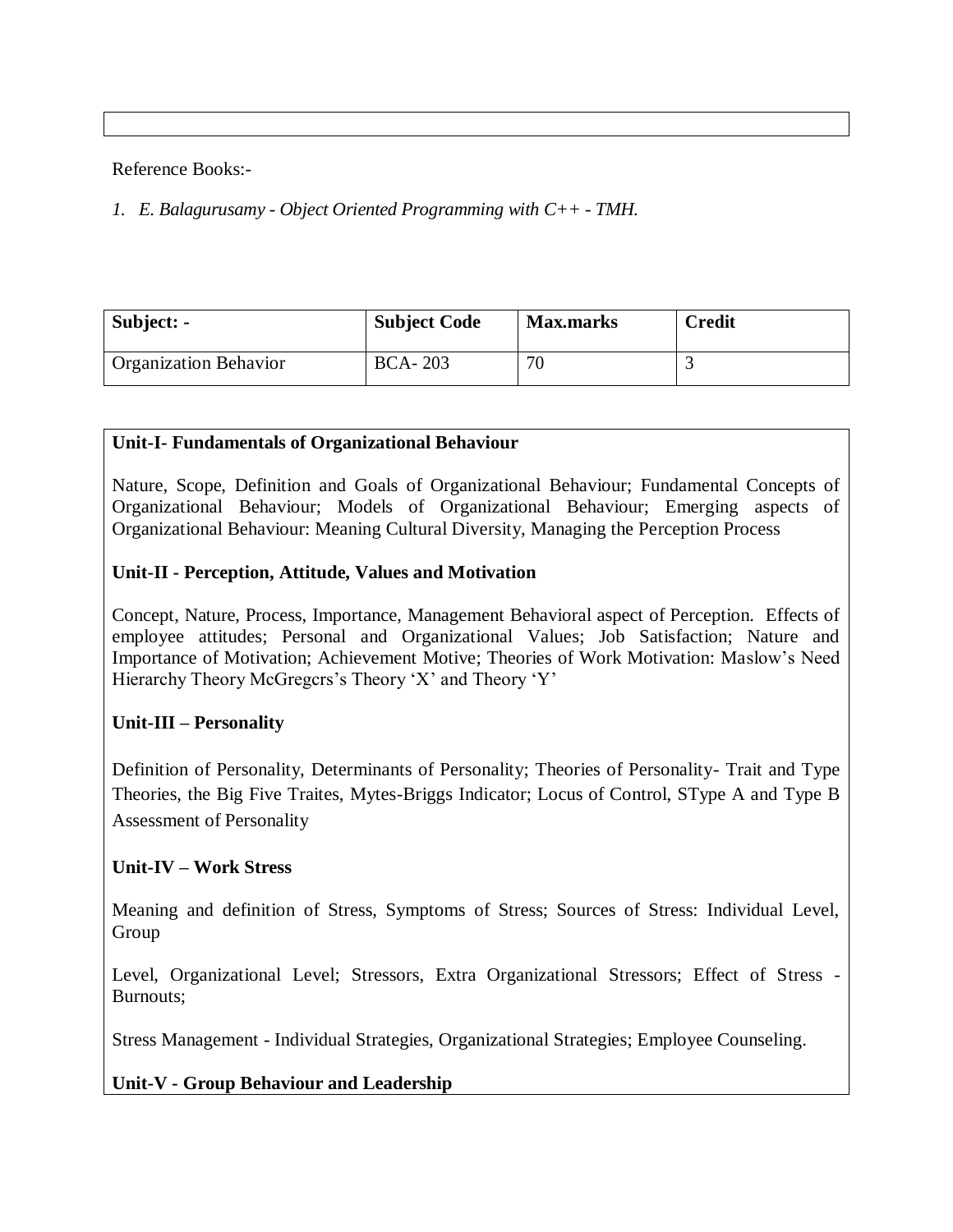Nature of Group, Types of Groups; Nature and Characteristics of team; Team Building, Effective Teamwork; Nature of Leadership, Leadership Styles; Traits of Effective Leaders.

#### **Unit-VI - Conflict in Organizations**

Nature of Conflict, Process of Conflict; Levels of Conflict - Intrapersonal, Interpersonal; Sources of Conflict; Effect of Conflict; Conflict Resolution, Meaning and types of Grievances & Process of Grievances Handling.

Reference Books:-

- *1. Organizational Behavior Text, Cases and Games- By K.Aswathappa, Himalaya Publishing House, Mumbai, Sixth Edition (2005)*
- *2. Organizational Behavior Human Behavior at Work By J.W. Newstrom, Tata McGraw Hill Publishing Company Limited, New Delhi, 12th Edition (2007)*
- *3. Organizational Behavior - By Fred Luthans*
- *4. Organizational Behavior - By Super Robbins*
- *5. Organizational Behavior - Anjali Ghanekar*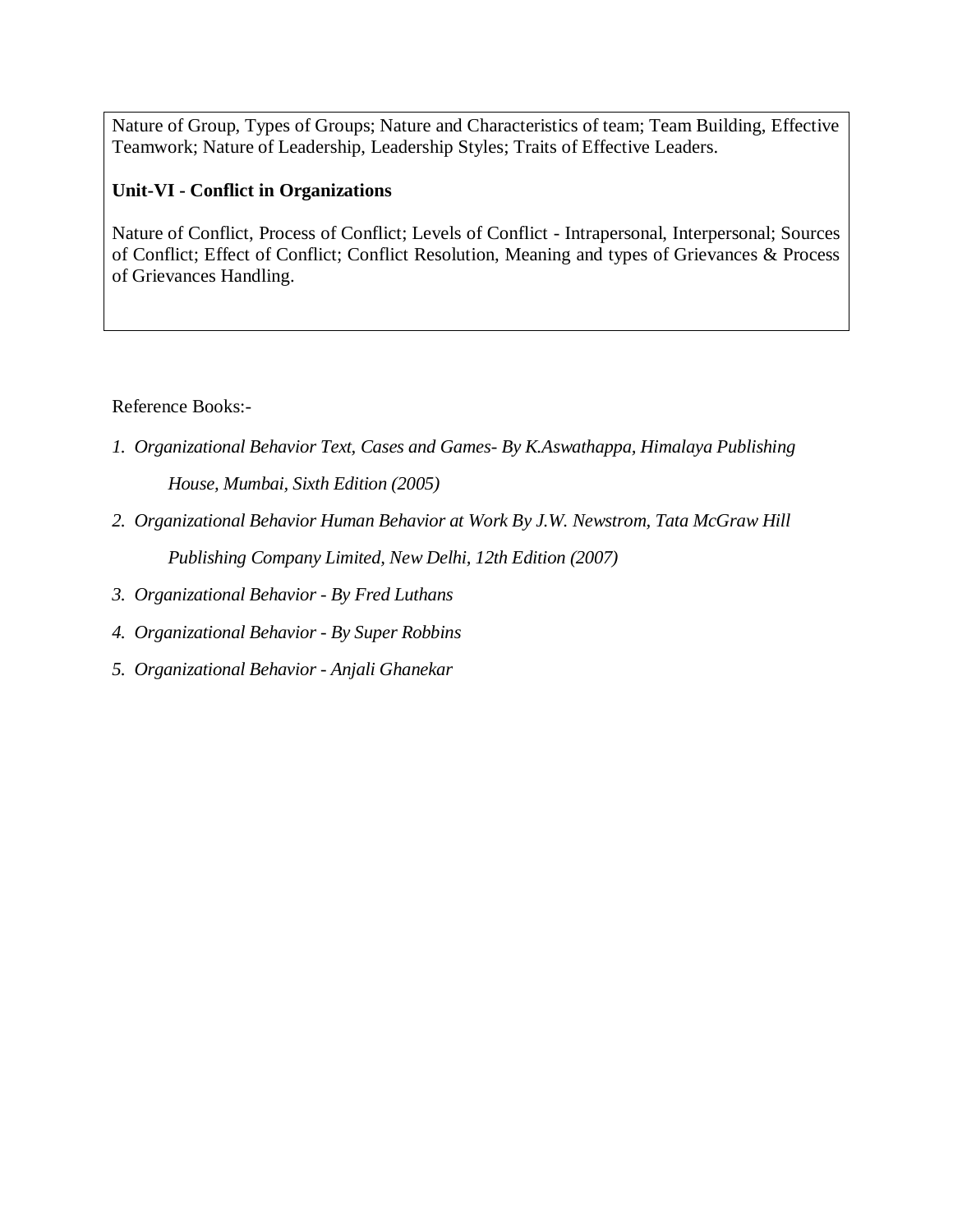| Subject: -                              | <b>Subject Code</b> | <b>Max.marks</b> | <b>Credit</b> |
|-----------------------------------------|---------------------|------------------|---------------|
| Financial Accounting $\&$<br>Management | <b>BCA-204</b>      | 70               |               |

### **Unit-I**

Overview - Meaning and Nature of Financial Accounting, Scope of Financial Accounting, Financial Accounting & Management Accounting, Accounting concepts & convention, Accounting standards in India.

# **Unit-II**

Basics of accounting - Capital & Revenue items, Application of Computer in Accounting Double Entry System, Introduction to Journal, Ledger and Procedure for Recording and Posting, Introduction to Trail Balance, Preparation of Final Account, Profit & Loss Account and related concepts, Balance Sheet and related concept.

# **Unit-III**

Financial statement analysis: Ratio analysis, Funds flow analysis, concepts, uses, Preparation of funds flow statement, simple problem, Cash flow analysis, Concepts, uses, preparation of cash flow statement, simple problem, Break - even analysis.

# **Unit-IV**

Definition nature and Objective of Financial Management, Long Term Sources of Finance, Introductory idea about capitalization, Capital Structure, Concept of Cost of Capital, introduction, importance, explicit & implicit cost, Measurement of cost of capital, cost of debt.

**Unit-V**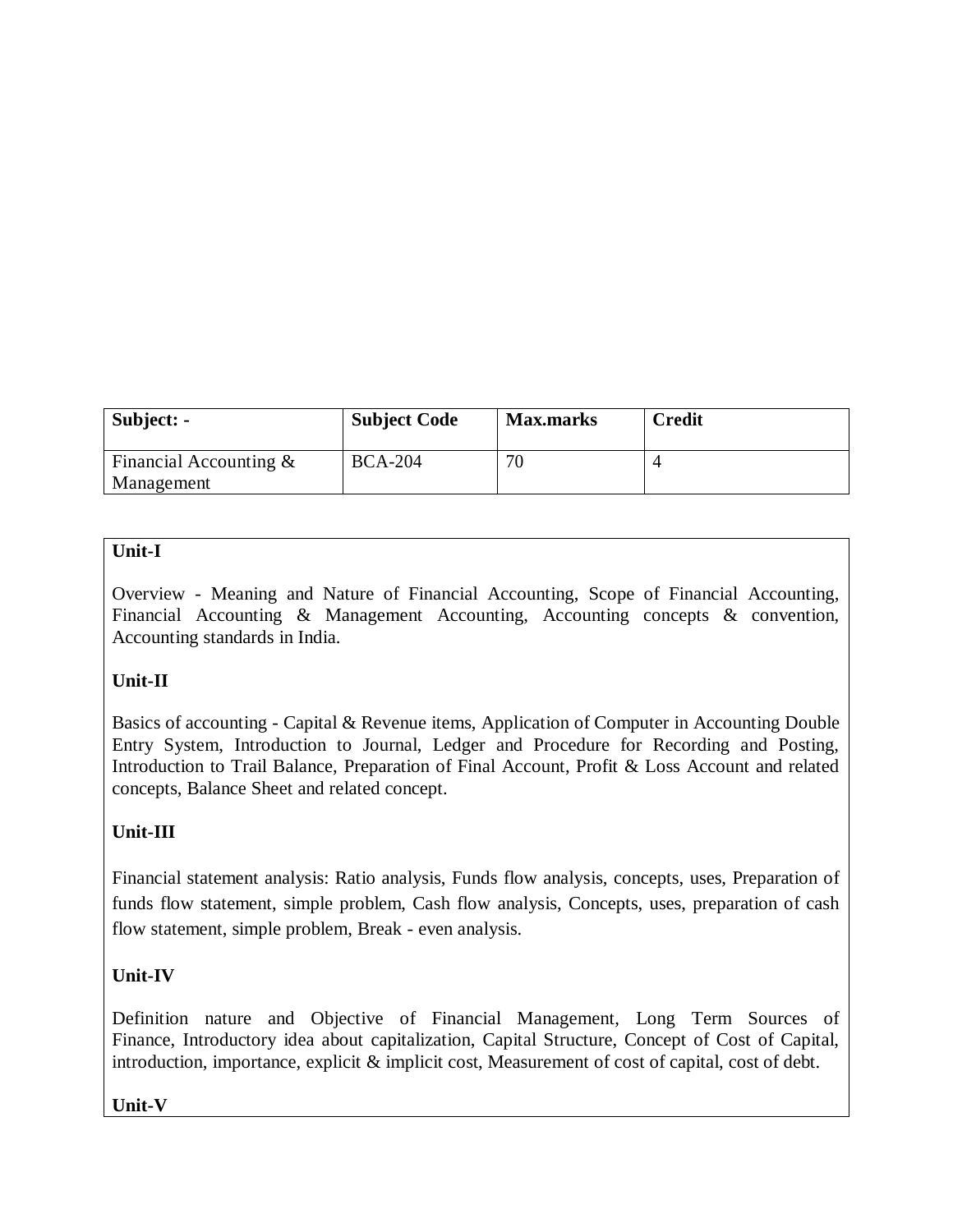Concept & Components of working Capital. Factors Influencing the Composition of working Capital, Objectives of working Capital Management - Liquidity Vs. Profitability and working capital policies. Theory of working capital: Nature and concepts

### **Unit-VI**

Cash Management, Inventory Management and Receivables Management

Reference Books:-

- *1.* Maheshwari S.N., "Principles of Management Accounting", 11<sup>th</sup> Edition, Sultan Chand & Sons, 2001.
- 2. Shukla and Grewal, "Advanced Accounts", 14<sup>th</sup> Edition, Sultan Chand & Sons.

| Subject: -     | <b>Subject Code</b> | <b>Max.marks</b> | <b>Credit</b> |
|----------------|---------------------|------------------|---------------|
| Mathematics II | <b>BCA-205</b>      | 70               |               |

### **Unit-I- SETS**

Sets, Subsets, Equal Sets Universal Sets, Finite and Infinite Sets, Operation on Sets, Union, Intersection and Complements of Sets, Cartesian Product, Cardinality of Set, Simple Applications.

# **Unit-II - RELATIONS AND FUNCTIONS**

Properties of Relations, Equivalence Relation, Partial Order Relation Function: Domain and Range, Onto, Into and One to One Functions, Composite and Inverse Functions, Introduction of Trigonometric, Logarithmic and Exponential Functions.

# **Unit-III - PARTIAL ORDER RELATIONS AND LATTICES**

Partial Order Sets, Representation of POSETS using Hasse diagram, Chains, Maximal and Minimal Point, Glb, lub, Lattices & Algebric Systems, Principle of Duality, Basic Properties, Sub lattices, Distributed & Complemented Lattics.

# **Unit-IV - FUNCTIONS OF SEVERAL VARIABLES**

Partial Differentiation, Change of Variables, Chain Rule, Extrema of Functions of 2 Variables, Euler's Theorem.

# **Unit-V - 3D COORDINATE GEOMETRY**